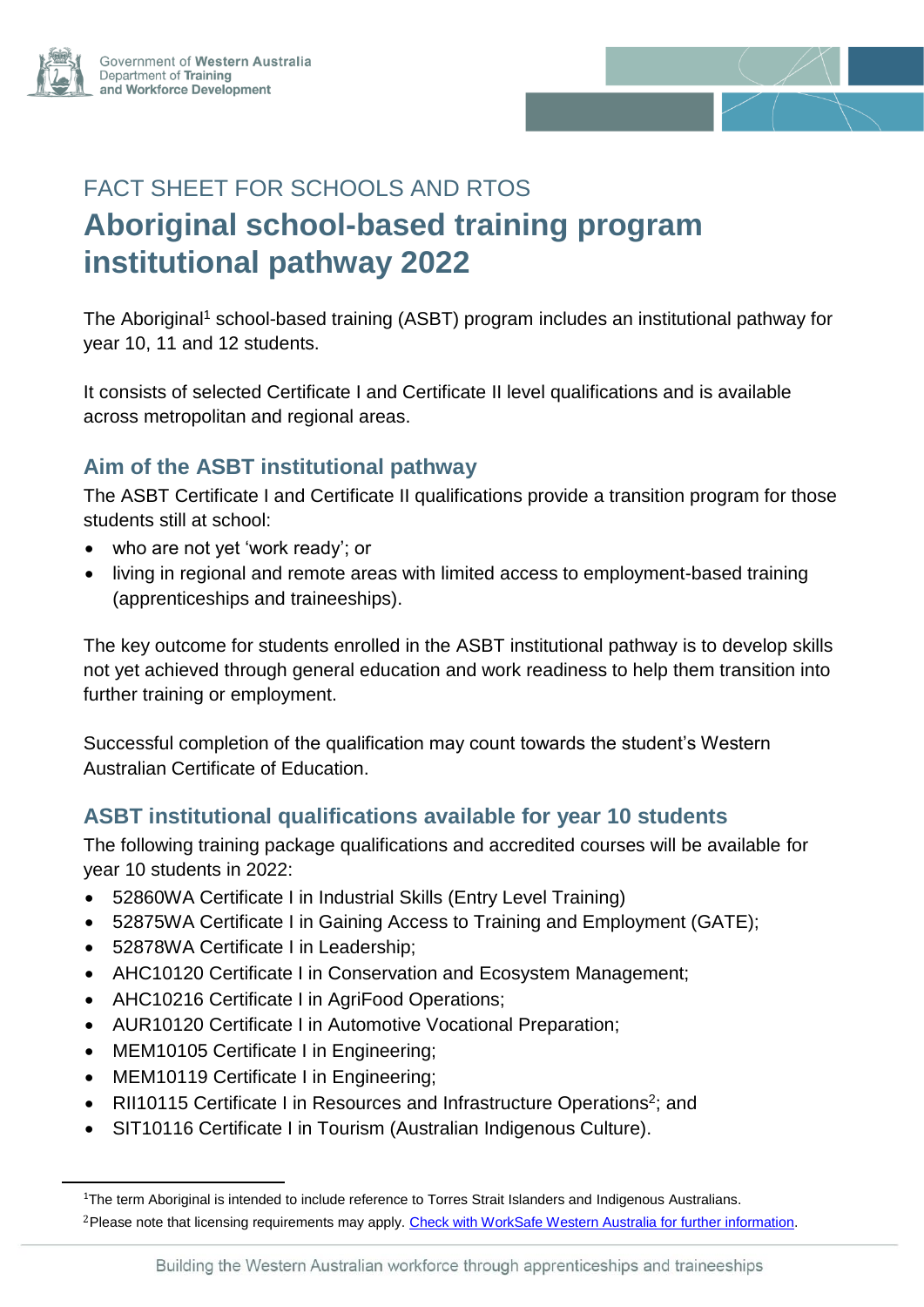# **ASBT institutional qualifications available for year 11 and 12 students**

The following training package qualifications and accredited course will be available for year 11 and 12 students in 2022:

- 52879WA Certificate II in Leadership;
- AHC21020 Certificate II in Conservation and Ecosystem Management;
- AHC20116 Certificate II in Agriculture;
- AHC20416 Certificate II in Horticulture;
- AHC21216 Certificate II in Rural Operations;
- CUA20215 Certificate II in Creative Industries;
- CUA20615 Certificate II in Music Industry;
- CUA20715 Certificate II in Visual Arts;
- RII20120 Certificate II in Resources and Infrastructure Work Preparation<sup>3</sup>;
- SFI20119 Certificate II in Aquaculture;
- SFI20219 Certificate II in Fishing Operations;
- SIT20116 Certificate II in Tourism:
- SIT20216 Certificate II in Holiday Parks and Resorts; and
- SIT20316 Certificate II in Hospitality.

Students must complete at least 220 nominal hours for Certificate II qualifications to meet the School Curriculum and Standards Authority vocational education and training (VET) recognition requirements for the WACE.

#### **Student eligibility requirements**

To be eligible, a student must:

- be a full time Aboriginal secondary student in years 10, 11 or 12; and
- obtain school support and agreement to participate in the program.

Students cannot undertake an ASBT institutional pathway qualification and another Department of Training and Workforce Development funded qualification at the same time.

# **Application and allocation process for ASBT institutional pathway**

Details on the application and allocation process for the ASBT institutional pathway are in the *Aboriginal school-based training program institutional pathway business rules 2022*.

#### **Timelines**

-

Applications from schools will close on Friday, 25 February 2022.

#### **Fees and charges**

As per the *[VET Fees and Charges Policy](https://www.dtwd.wa.gov.au/about-us#vet-fees-and-charges-policy)*, students undertaking training in the ASBT institutional pathway are exempt from course and resource fees. Students may however need to buy tools, protective clothing and/or textbooks for their course. Schools are encouraged to discuss these requirements with prospective preferred providers.

<sup>3</sup>Please note that licensing requirements may apply. [Check with WorkSafe Western Australia for further information.](http://www.commerce.wa.gov.au/worksafe/)